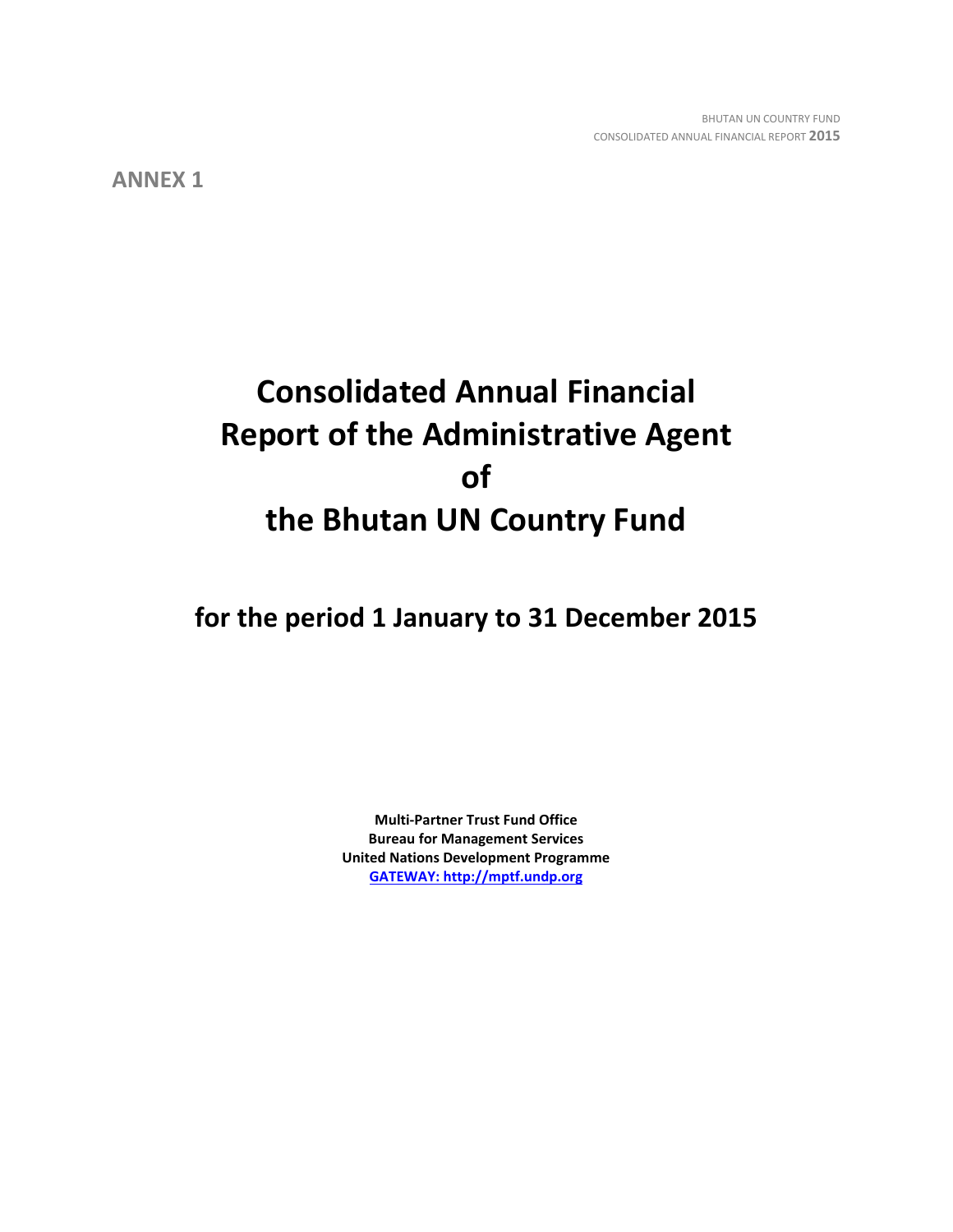## **PARTICIPATING ORGANIZATIONS CONTRIBUTORS**



Food and Agriculture Organization



United Nations Capital Development Fund



UN Conference on Trade and Development



United Nations Development Programme



United Nations Environment Programme



United Nations Educational, Scientific and Cultural Organization



United Nations Population Fund



United Nations Children's Fund



World Food Programme





Austrian Development Agency



Delivering Results Together



Expanded DaO Funding Window



SWISS AGY FOR DEVELOPMENT & COOPERATION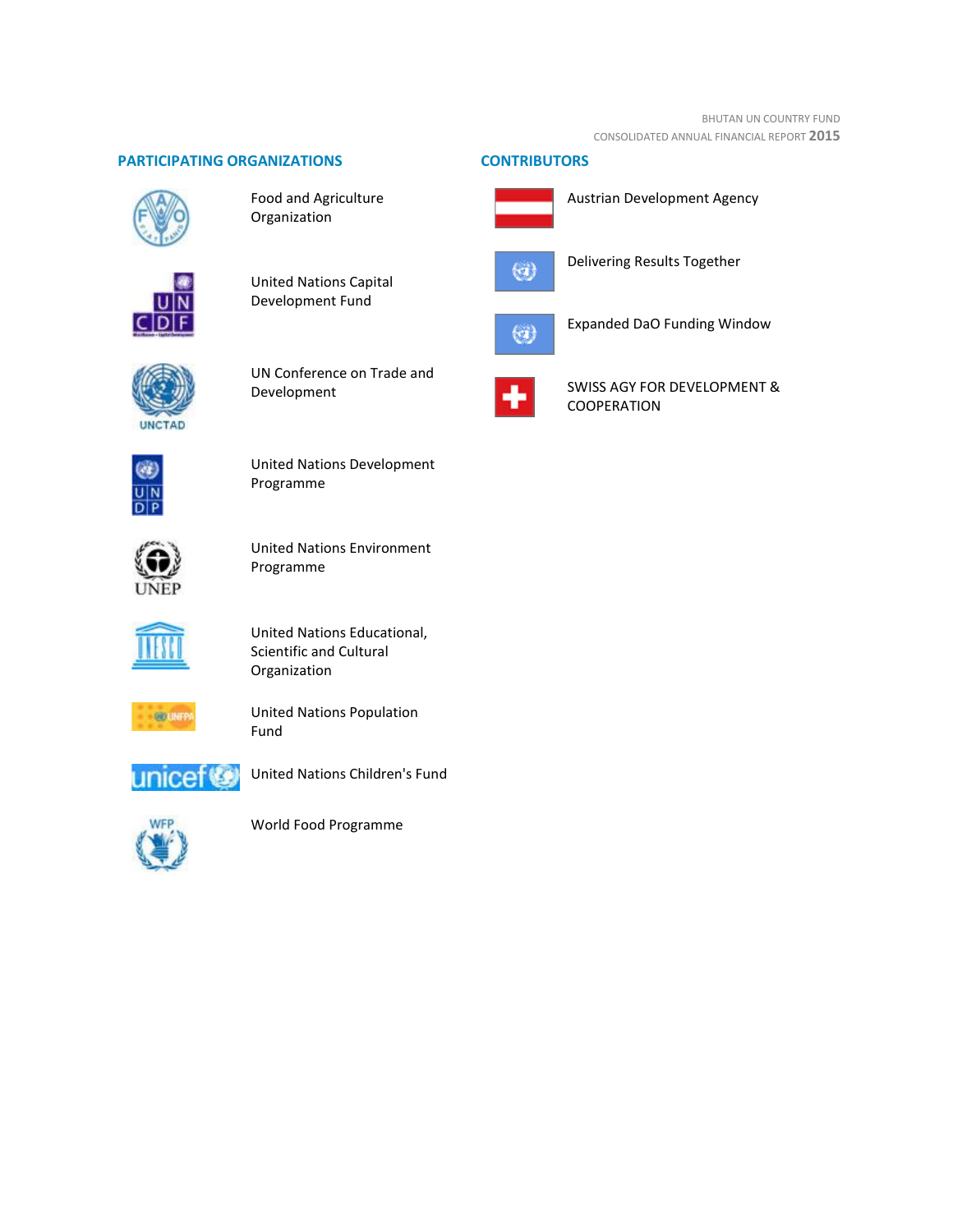## **DEFINITIONS**

## **Allocation**

Amount approved by the Steering Committee for a project/programme.

## **Approved Project/Programme**

A project/programme including budget, etc., that is approved by the Steering Committee for fund allocation purposes.

## **Contributor Commitment**

Amount(s) committed by a donor to a Fund in a signed Standard Administrative Arrangement with the UNDP Multi-Partner Trust Fund Office (MPTF Office), in its capacity as the Administrative Agent. A commitment may be paid or pending payment.

## **Contributor Deposit**

Cash deposit received by the MPTF Office for the Fund from a contributor in accordance with a signed Standard Administrative Arrangement.

## **Delivery Rate**

The percentage of funds that have been utilized, calculated by comparing expenditures reported by a Participating Organization against the 'net funded amount'.

## **Indirect Support Costs**

A general cost that cannot be directly related to any particular programme or activity of the Participating Organizations. UNDG policy establishes a fixed indirect cost rate of 7% of programmable costs.

## **Net Funded Amount**

Amount transferred to a Participating Organization less any refunds transferred back to the MPTF Office by a Participating Organization.

## **Participating Organization**

A UN Organization or other inter-governmental Organization that is an implementing partner in a Fund, as represented by signing a Memorandum of Understanding (MOU) with the MPTF Office for a particular Fund.

## **Project Expenditure**

The sum of expenses and/or expenditure reported by all Participating Organizations for a Fund irrespective of which basis of accounting each Participating Organization follows for donor reporting.

## **Project Financial Closure**

A project or programme is considered financially closed when all financial obligations of an operationally completed project or programme have been settled, and no further financial charges may be incurred.

## **Project Operational Closure**

A project or programme is considered operationally closed when all programmatic activities for which Participating Organization(s) received funding have been completed.

## **Project Start Date**

Date of transfer of first instalment from the MPTF Office to the Participating Organization.

## **Total Approved Budget**

This represents the cumulative amount of allocations approved by the Steering Committee.

## **US Dollar Amount**

The financial data in the report is recorded in US Dollars and due to rounding off of numbers, the totals may not add up.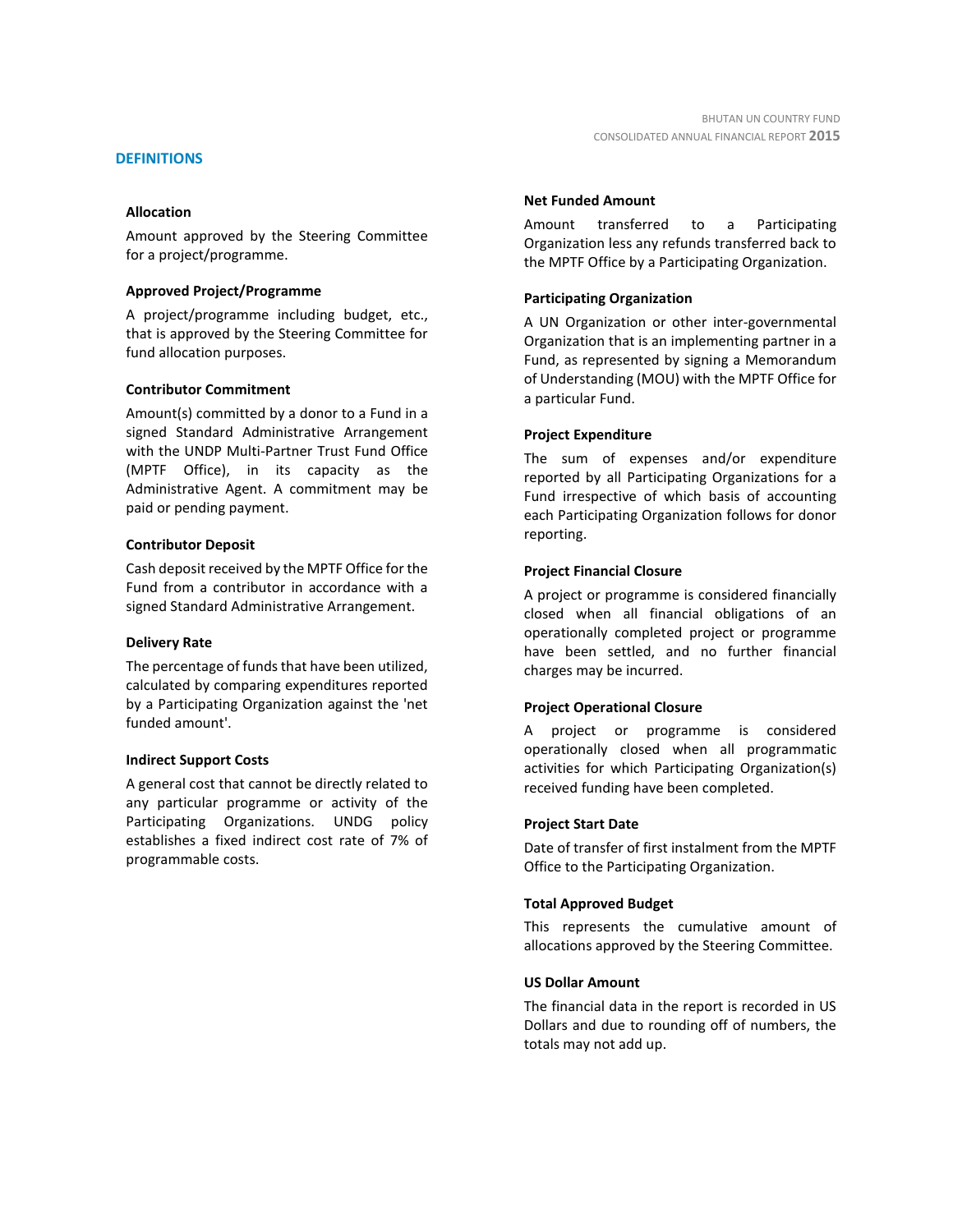#### **2015 FINANCIAL PERFORMANCE**

This chapter presents financial data and analysis of the Bhutan UN Country Fund using the pass-through funding modality as of 31 December **2015**. Financial information for this Fund is also available on the MPTF Office GATEWAY, at the following address: [http://mptf.undp.org/factsheet/fund/BT100.](http://mptf.undp.org/factsheet/fund/BT100)

## **1. SOURCES AND USES OF FUNDS**

As of 31 December **2015**, **4** contributors have deposited US\$ **3,576,120** in contributions and US\$ **9,412** has been earned in interest,

bringing the cumulative source of funds to US\$ **3,585,532** (see respectively, Tables 2 and 3).

Of this amount, US\$ **3,708,511** has been transferred to **9** Participating Organizations, of which US\$ **3,308,518** has been reported as expenditure. The Administrative Agent fee has been charged at the approved rate of 1% on deposits and amounts to US\$ **35,761**. Table 1 provides an overview of the overall sources, uses, and balance of the Bhutan UN Country Fund as of 31 December **2015**.

|                                                           | Annual 2014 | Annual 2015 | <b>Cumulative</b> |
|-----------------------------------------------------------|-------------|-------------|-------------------|
| <b>Sources of Funds</b>                                   |             |             |                   |
| <b>Gross Contributions</b>                                | 1,157,120   |             | 3,576,120         |
| <b>Fund Earned Interest and Investment Income</b>         | 217         | 365         | 4,348             |
| Interest Income received from Participating Organizations |             |             | 5,064             |
| Refunds by Administrative Agent to Contributors           |             |             |                   |
| Fund balance transferred to another MDTF                  |             |             |                   |
| <b>Other Revenues</b>                                     |             |             |                   |
| <b>Total: Sources of Funds</b>                            | 1,157,337   | 365         | 3,585,532         |
| <b>Use of Funds</b>                                       |             |             |                   |
| <b>Transfers to Participating Organizations</b>           | 1,116,460   |             | 3,708,511         |
| Refunds received from Participating Organizations         | (21,037)    | (887)       | (289, 898)        |
| <b>Net Funded Amount to Participating Organizations</b>   | 1,095,423   | (887)       | 3,418,613         |
| <b>Administrative Agent Fees</b>                          | 11,571      |             | 35,761            |
| Direct Costs: (Steering Committee, Secretariatetc.)       | (411)       |             | 57,709            |
| <b>Bank Charges</b>                                       | 2           | 3           | 16                |
| <b>Other Expenditures</b>                                 |             |             |                   |
| <b>Total: Uses of Funds</b>                               | 1,106,585   | (884)       | 3,512,098         |
| Change in Fund cash balance with Administrative Agent     | 50,752      | 1,249       | 73,434            |
| Opening Fund balance (1 January)                          | 21,432      | 72,184      |                   |
| <b>Closing Fund balance (31 December)</b>                 | 72,184      | 73,434      | 73,434            |
| Net Funded Amount to Participating Organizations          | 1,095,423   | (887)       | 3,418,613         |
| Participating Organizations' Expenditure                  | 71,203      | 931,275     | 3,308,518         |
| <b>Balance of Funds with Participating Organizations</b>  |             |             | 110,094           |

#### **Table 1. Financial Overview, as of 31 December 2015 (in US Dollars)**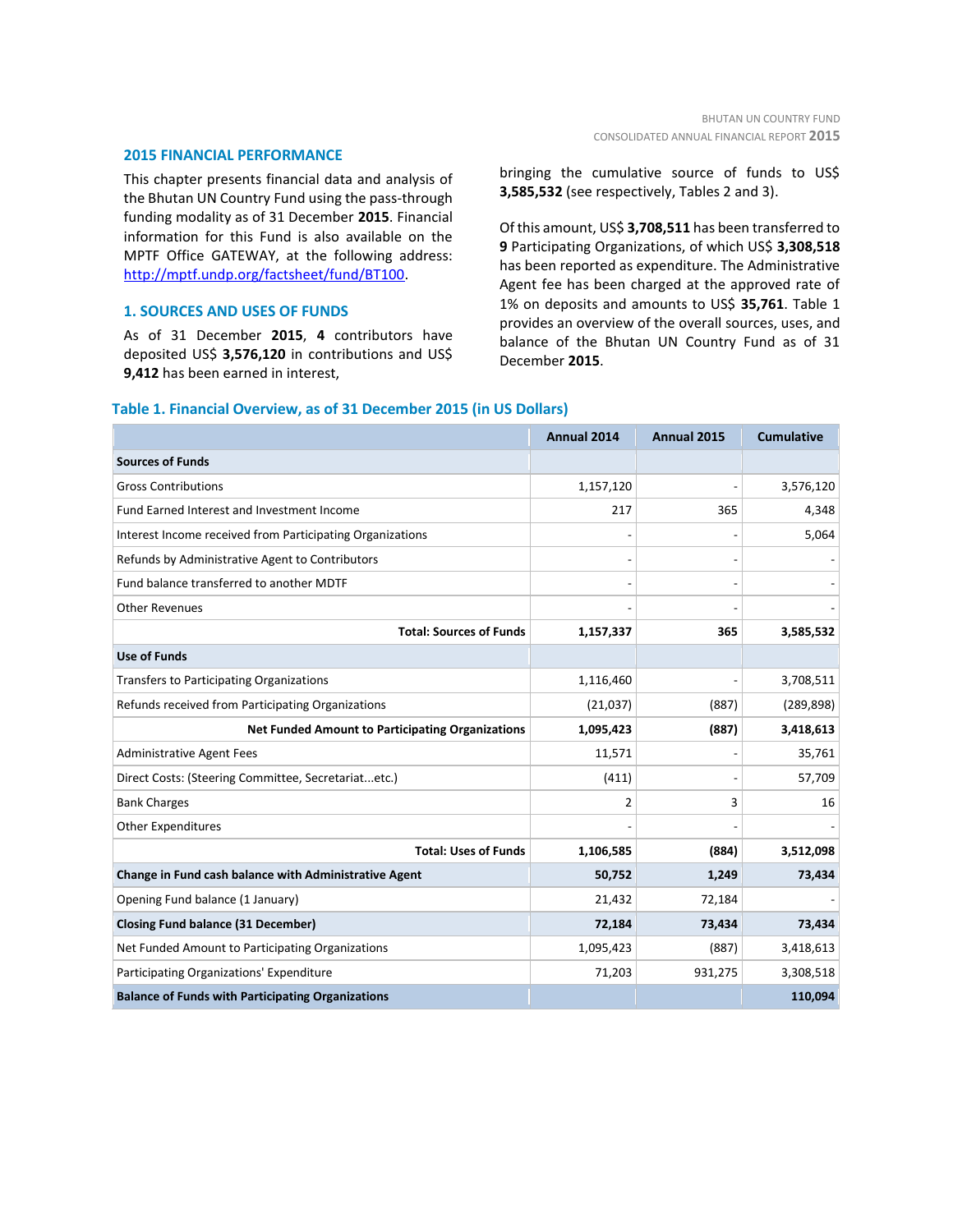## **2. PARTNER CONTRIBUTIONS**

Table 2 provides information on cumulative contributions received from all contributors to this Fund as of 31 December **2015**.

## **Table 2. Contributors' Deposits, as of 31 December 2015 (in US Dollars)**

| <b>Contributors</b>                     | <b>Prior Years</b><br>as of 31-Dec-2014 | <b>Current Year</b><br>Jan-Dec-2015 | <b>Total</b> |
|-----------------------------------------|-----------------------------------------|-------------------------------------|--------------|
| Austrian Development Agency             | 378,120                                 | -                                   | 378,120      |
| Delivering Results Together             | 754,000                                 |                                     | 754,000      |
| Expanded DaO Funding Window             | 2,419,000                               | -                                   | 2,419,000    |
| SWISS AGY FOR DEVELOPMENT & COOPERATION | 25,000                                  |                                     | 25,000       |
| <b>Grand Total</b>                      | 3,576,120                               |                                     | 3,576,120    |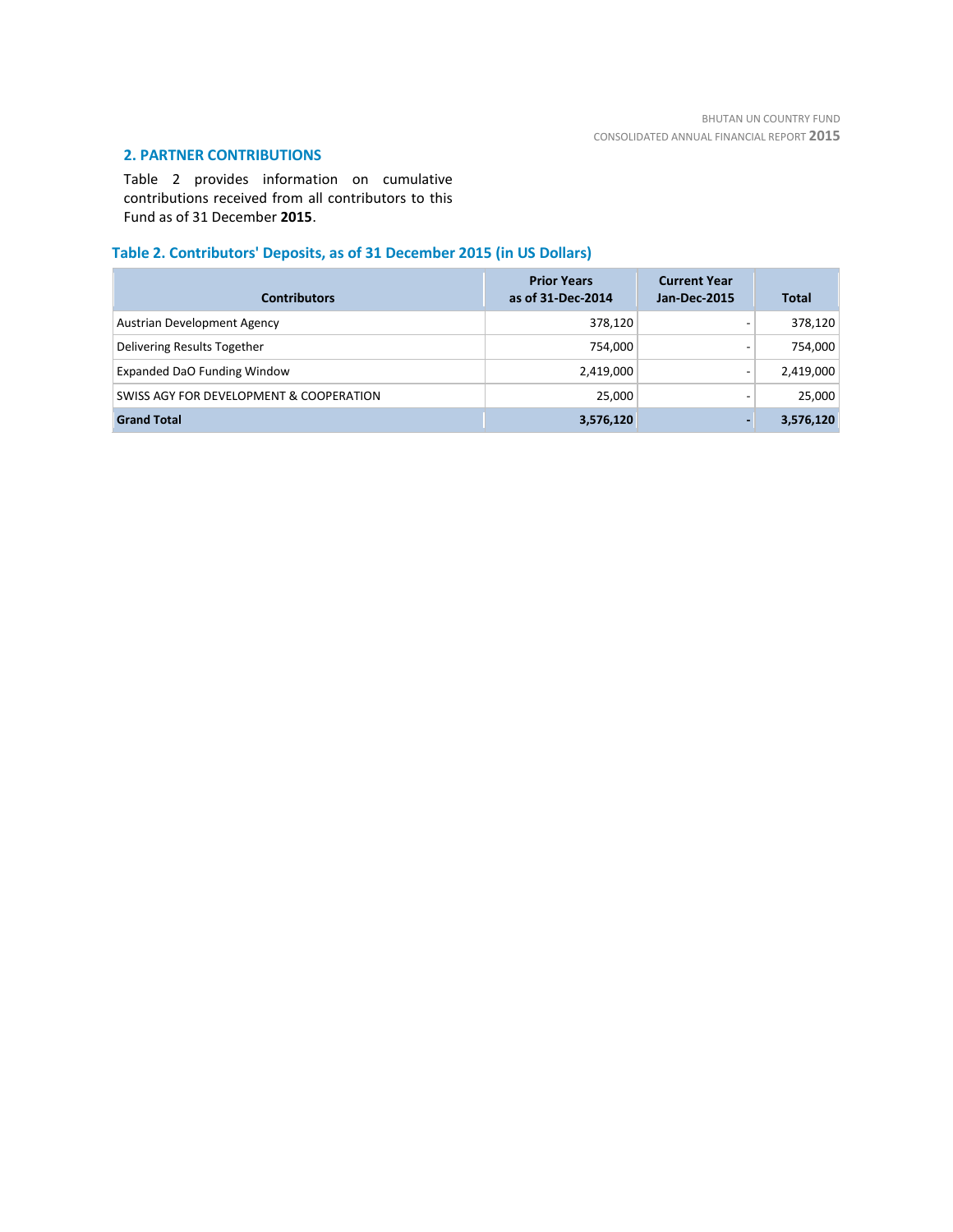## **3. INTEREST EARNED**

Interest income is earned in two ways: 1) on the balance of funds held by the Administrative Agent ('Fund earned interest'), and 2) on the balance of funds held by the Participating Organizations ('Agency earned interest') where their Financial Regulations and Rules allow return of interest

to the AA. As of 31 December **2015**, Fund earned interest amounts to US\$ **4,348** and interest received from Participating Organizations amounts to US\$ **5,064**, bringing the cumulative interest received to US\$ **9,412**. Details are provided in the table below.

## **Table 3. Sources of Interest and Investment Income, as of 31 December 2015 (in US Dollars)**

| <b>Interest Earned</b>                     | <b>Prior Years</b><br>as of 31-Dec-2014 | <b>Current Year</b><br><b>Jan-Dec-2015</b> | <b>Total</b> |
|--------------------------------------------|-----------------------------------------|--------------------------------------------|--------------|
| <b>Administrative Agent</b>                |                                         |                                            |              |
| Fund Earned Interest and Investment Income | 3,982                                   | 365                                        | 4,348        |
| <b>Total: Fund Earned Interest</b>         | 3,982                                   | 365                                        | 4,348        |
| <b>Participating Organization</b>          |                                         |                                            |              |
| <b>UNCTAD</b>                              | 235                                     |                                            | 235          |
| <b>UNDP</b>                                | 4,780                                   |                                            | 4,780        |
| <b>UNFPA</b>                               | 50                                      |                                            | 50           |
| <b>Total: Agency earned interest</b>       | 5,064                                   |                                            | 5,064        |
| <b>Grand Total</b>                         | 9,047                                   | 365                                        | 9,412        |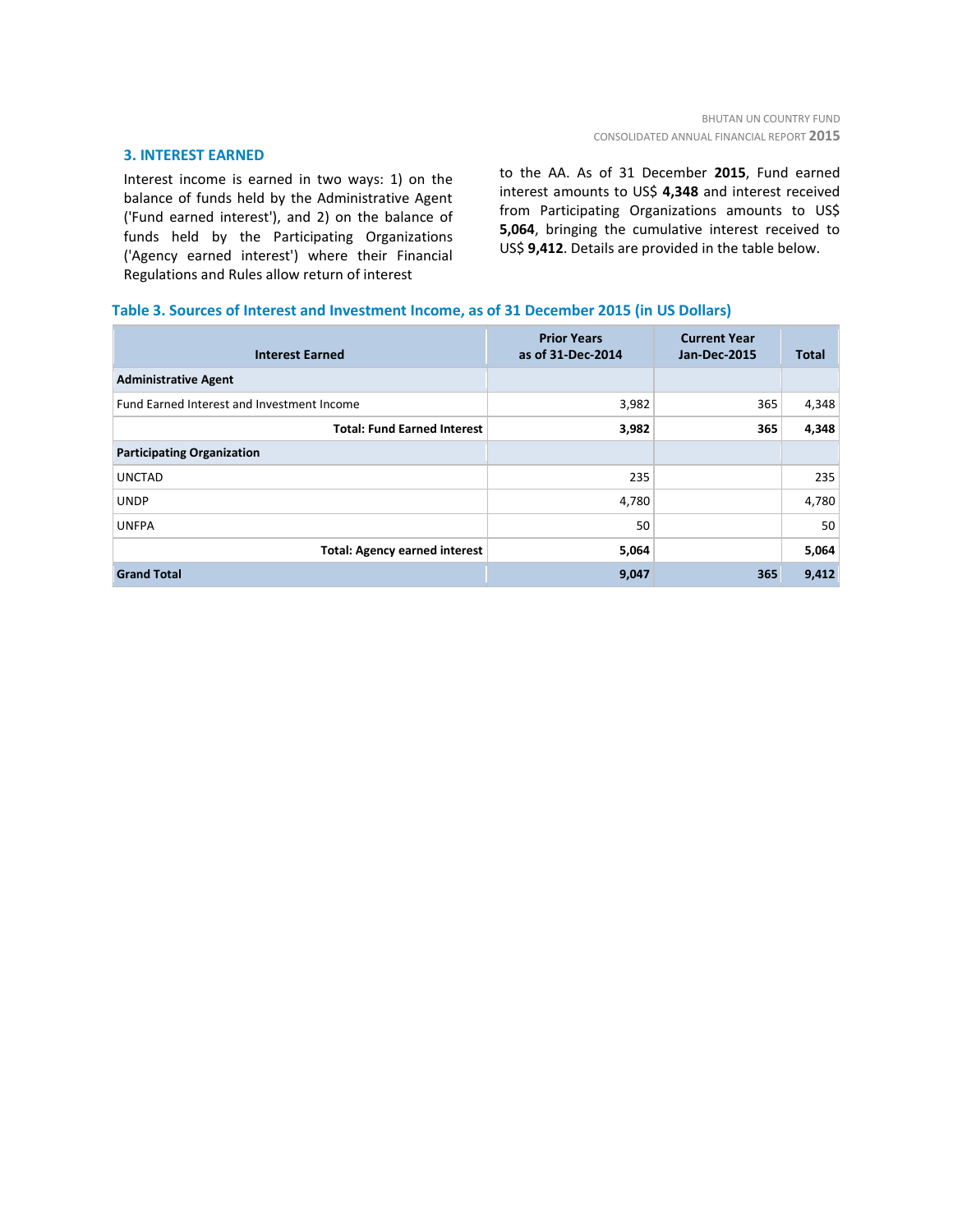## **4. TRANSFER OF FUNDS**

Allocations to Participating Organizations are approved by the Steering Committee and disbursed by the Administrative Agent. As of 31 December **2015**, the AA has transferred US\$ **3,708,511** to **9** Participating Organizations (see list below).

Table 4 provides additional information on the refunds received by the MPTF Office, and the net funded amount for each of the Participating Organizations.

| Table 4. Transfer, Refund, and Net Funded Amount by Participating Organization, as of 31 December 2015 |
|--------------------------------------------------------------------------------------------------------|
| (in US Dollars)                                                                                        |

| <b>Participating</b> |                  | Prior Years as of 31-Dec-2014 |                   | <b>Current Year Jan-Dec-2015</b> |                |                   | <b>Total</b>     |                |                   |  |
|----------------------|------------------|-------------------------------|-------------------|----------------------------------|----------------|-------------------|------------------|----------------|-------------------|--|
| Organization         | <b>Transfers</b> | <b>Refunds</b>                | <b>Net Funded</b> | <b>Transfers</b>                 | <b>Refunds</b> | <b>Net Funded</b> | <b>Transfers</b> | <b>Refunds</b> | <b>Net Funded</b> |  |
| <b>FAO</b>           | 65,743           |                               | 65,743            |                                  |                |                   | 65,743           |                | 65,743            |  |
| <b>UNCDF</b>         | 20,000           |                               | 20,000            |                                  | (887)          | (887)             | 20,000           | (887)          | 19,113            |  |
| <b>UNCTAD</b>        | 119,000          | (2,657)                       | 116,343           |                                  |                |                   | 119,000          | (2,657)        | 116,343           |  |
| <b>UNDP</b>          | 1,706,933        | (261, 487)                    | 1,445,446         |                                  |                |                   | 1,706,933        | (261, 487)     | 1,445,446         |  |
| <b>UNEP</b>          | 48,165           |                               | 48,165            |                                  |                |                   | 48,165           |                | 48,165            |  |
| <b>UNESCO</b>        | 25,000           | (141)                         | 24,859            |                                  |                |                   | 25,000           | (141)          | 24,859            |  |
| <b>UNFPA</b>         | 511,390          | (24, 727)                     | 486,663           |                                  |                |                   | 511,390          | (24, 727)      | 486,663           |  |
| <b>UNICEF</b>        | 762,378          |                               | 762,378           |                                  |                |                   | 762,378          |                | 762,378           |  |
| <b>WFP</b>           | 449,902          |                               | 449,902           |                                  |                |                   | 449,902          |                | 449,902           |  |
| <b>Grand Total</b>   | 3,708,511        | (289, 011)                    | 3,419,500         |                                  | (887)          | (887)             | 3,708,511        | (289, 898)     | 3,418,613         |  |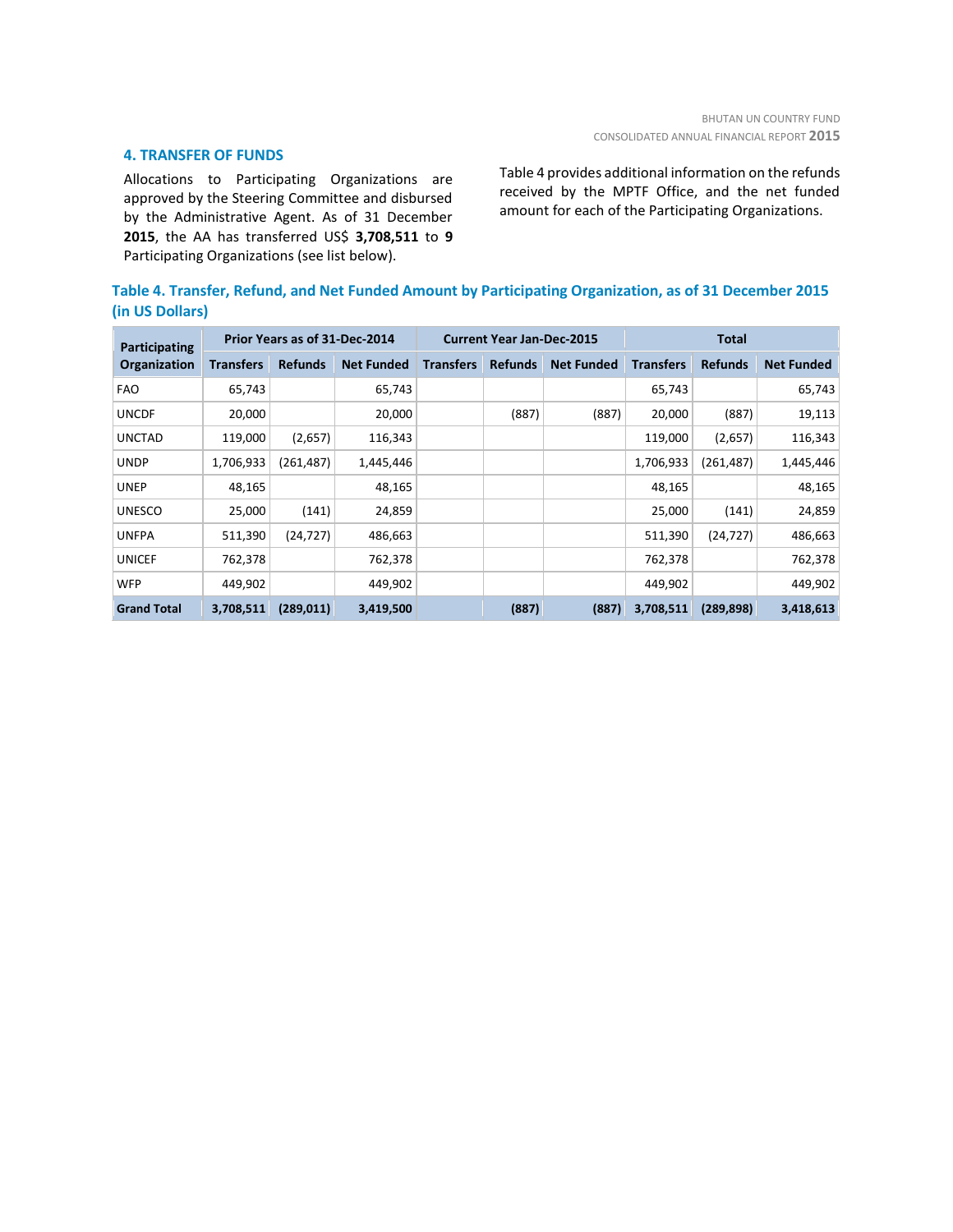## CONSOLIDATED ANNUAL FINANCIAL REPORT **2015**

## **5. EXPENDITURE AND FINANCIAL DELIVERY RATES**

All final expenditures reported for the year **2015** were submitted by the Headquarters of the Participating Organizations. These were consolidated by the MPTF Office.

## **5.1 EXPENDITURE REPORTED BY PARTICIPATING ORGANIZATION**

As shown in table below, the cumulative net funded amount is US\$ **3,418,613** and cumulative expenditures reported by the Participating Organizations amount to US\$ **3,308,518**. This equates to an overall Fund expenditure delivery rate of **97** percent.

## **Table 5. Net Funded Amount, Reported Expenditure, and Financial Delivery by Participating Organization, as of 31 December 2015 (in US Dollars)**

|                               |                    |                             | <b>Expenditure</b>                      |                                            |                   |                           |
|-------------------------------|--------------------|-----------------------------|-----------------------------------------|--------------------------------------------|-------------------|---------------------------|
| Participating<br>Organization | Approved<br>Amount | <b>Net Funded</b><br>Amount | <b>Prior Years</b><br>as of 31-Dec-2014 | <b>Current Year</b><br><b>Jan-Dec-2015</b> | <b>Cumulative</b> | <b>Delivery Rate</b><br>% |
| <b>FAO</b>                    | 65,743             | 65,743                      | 65,491                                  |                                            | 65,491            | 99.62                     |
| <b>UNCDF</b>                  | 20,000             | 19,113                      | 19,113                                  |                                            | 19,113            | 100.00                    |
| <b>UNCTAD</b>                 | 116,343            | 116,343                     | 17,343                                  | 43,867                                     | 61,210            | 52.61                     |
| <b>UNDP</b>                   | 1,682,188          | 1,445,446                   | 996,169                                 | 394,446                                    | 1,390,615         | 96.21                     |
| <b>UNEP</b>                   | 48,165             | 48,165                      | 47,994                                  |                                            | 47,994            | 99.64                     |
| <b>UNESCO</b>                 | 25,000             | 24,859                      | 24,859                                  |                                            | 24,859            | 100.00                    |
| <b>UNFPA</b>                  | 491,390            | 486,663                     | 308,958                                 | 177,350                                    | 486,308           | 99.93                     |
| <b>UNICEF</b>                 | 762,378            | 762,378                     | 447,414                                 | 315,612                                    | 763,026           | 100.09                    |
| <b>WFP</b>                    | 449,902            | 449,902                     | 449,902                                 | 0                                          | 449,902           | 100.00                    |
| <b>Grand Total</b>            | 3,661,109          | 3,418,613                   | 2,377,244                               | 931,275                                    | 3,308,518         | 96.78                     |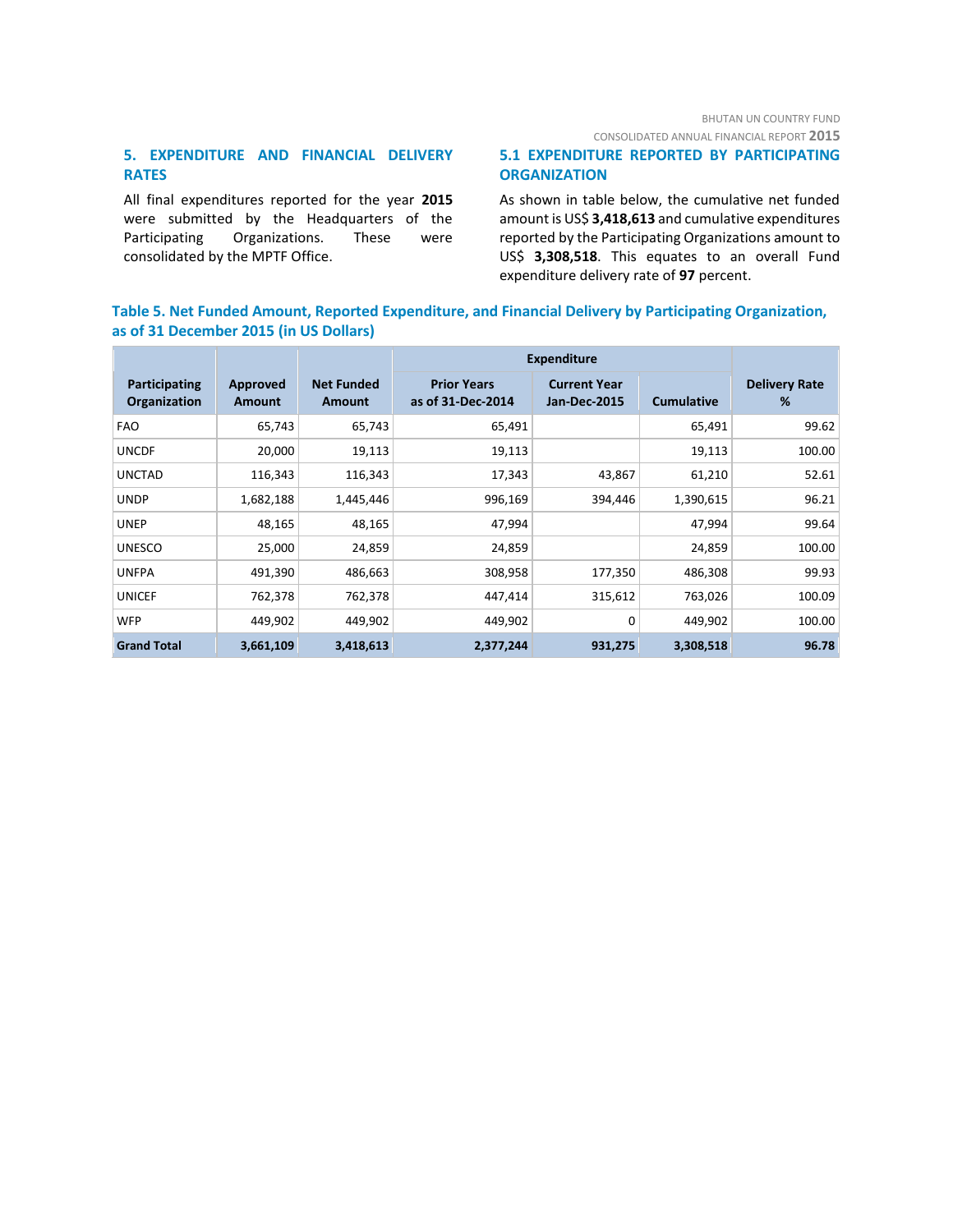## **5.2 EXPENDITURE BY [UNDAF OUTCOME OR THEMATIC AREA]**

Table 5 displays the net funded amounts, expenditures incurred and the financial delivery rates by UNDAF Outcome or Thematic Area.

# **Table 5. Expenditure by UNDAF Outcome, as of 31 December 2015 (in US Dollars)**

|                                   |                             | <b>Prior Years</b><br>as of 31-Dec-2014 | <b>Current Year</b><br><b>Jan-Dec-2015</b> |                    | <b>Total</b>                |                    |                           |  |  |
|-----------------------------------|-----------------------------|-----------------------------------------|--------------------------------------------|--------------------|-----------------------------|--------------------|---------------------------|--|--|
| Country/Sector                    | <b>Net Funded</b><br>Amount | <b>Expenditure</b>                      | <b>Net Funded</b><br>Amount                | <b>Expenditure</b> | <b>Net Funded</b><br>Amount | <b>Expenditure</b> | <b>Delivery Rate</b><br>% |  |  |
| <b>Bhutan</b>                     |                             |                                         |                                            |                    |                             |                    |                           |  |  |
| 2018 Essential Social Services    | 298,980                     |                                         |                                            | 299,564            | 298,980                     | 299,564            | 100.20                    |  |  |
| 2018 Gender Equal & Child<br>Prot | 306,000                     | 19,922                                  |                                            | 314,078            | 306,000                     | 334,000            | 109.15                    |  |  |
| 2018 Governance &<br>Participatn  | 353,080                     | 51,281                                  |                                            | 219,065            | 353,080                     | 270,347            | 76.57                     |  |  |
| 2018 Sustainable<br>Development   | 158,400                     |                                         |                                            | 102,879            | 158,400                     | 102,879            | 64.95                     |  |  |
| Education                         | 675,386                     | 675,389                                 |                                            | (3)                | 675,386                     | 675,386            | 100.00                    |  |  |
| Environment                       | 447,164                     | 451,291                                 |                                            | (4, 298)           | 447,164                     | 446,993            | 99.96                     |  |  |
| Governance                        | 293,773                     | 292,886                                 | (887)                                      |                    | 292,886                     | 292,886            | 100.00                    |  |  |
| Health                            | 391,642                     | 391,653                                 |                                            | (11)               | 391,642                     | 391,642            | 100.00                    |  |  |
| Poverty and MDGs                  | 495,074                     | 494,822                                 |                                            |                    | 495,074                     | 494,822            | 99.95                     |  |  |
| <b>Bhutan Total:</b>              | 3,419,500                   | 2,377,244                               | (887)                                      | 931,275            | 3,418,613                   | 3,308,518          | 96.78                     |  |  |
|                                   |                             |                                         |                                            |                    |                             |                    |                           |  |  |
| <b>Grand Total:</b>               | 3,419,500                   | 2,377,244                               | (887)                                      | 931,275            | 3,418,613                   | 3,308,518          | 96.78                     |  |  |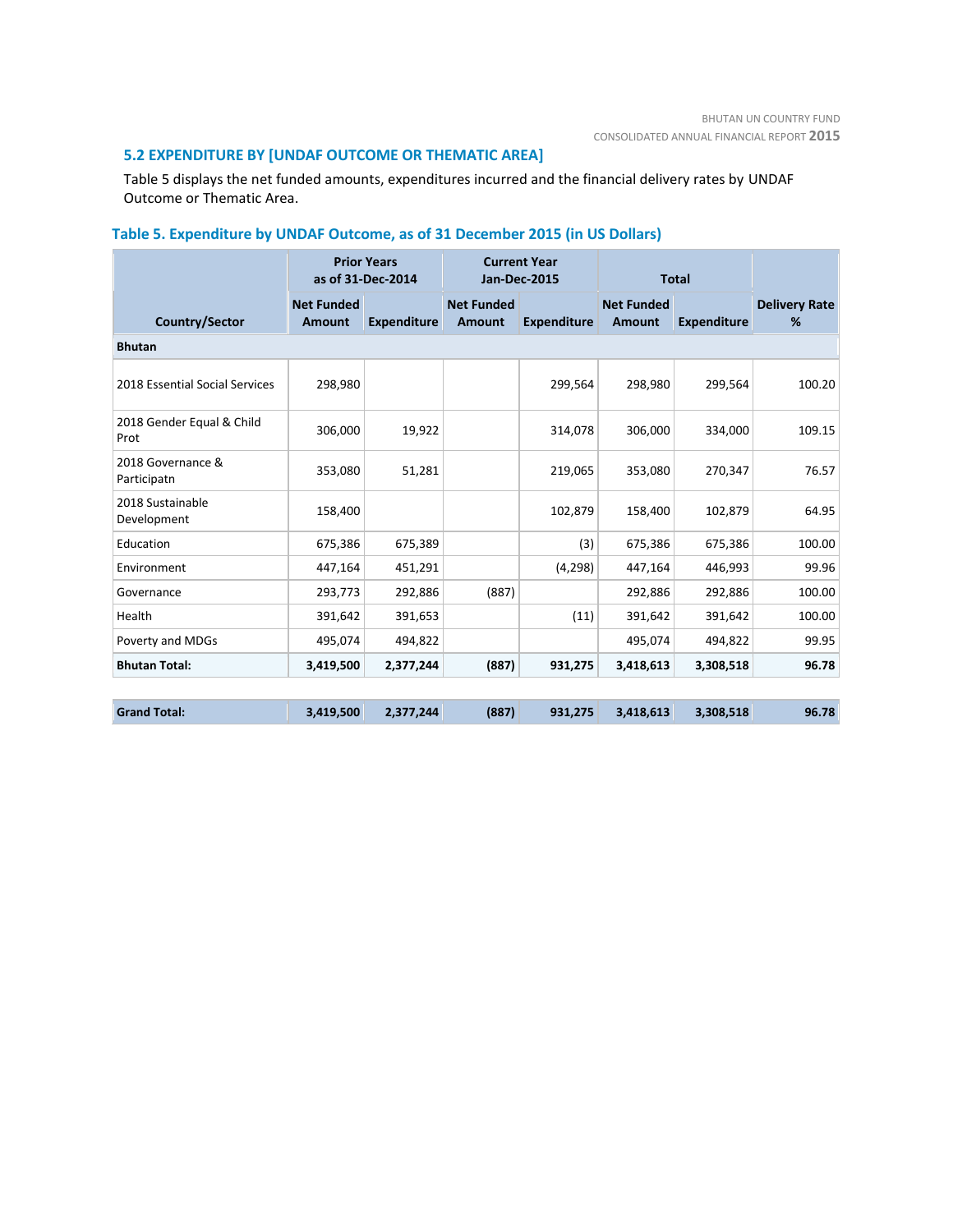## **5.4 EXPENDITURE REPORTED BY CATEGORY**

Project expenditures are incurred and monitored by each Participating Organization and are reported as per the agreed categories for inter-agency harmonized reporting. In 2006 the UN Development Group (UNDG) established six categories against which UN entities must report inter-agency project expenditures. Effective 1 January 2012, the UN Chief Executive Board (CEB) modified these categories as a result of IPSAS adoption to comprise eight categories. All expenditure incurred prior to 1 January 2012 have been reported in the old categories; post 1 January 2012 all expenditure are reported in the new eight categories. The old and new categories are noted to the right.

Table 6 reflects expenditure reported in the UNDG expense categories. Where the Fund has been operational pre and post 1 January 2012, the expenditures are reported using both categories. Where a Fund became operational post 1 January 2012, only the new categories are used.

## **2012 CEB Expense Categories**

- 1. Staff and personnel costs
- 2. Supplies, commodities and materials
- 3. Equipment, vehicles, furniture and depreciation
- 4. Contractual services
- 5. Travel
- 6. Transfers and grants
- 7. General operating expenses
- 8. Indirect costs

\_\_\_\_\_\_\_\_\_\_\_\_\_\_\_\_\_\_\_\_\_\_

#### **2006 UNDG Expense Categories**

- 1. Supplies, commodities, equipment & transport
- 2. Personnel
- 3. Training counterparts
- 4. Contracts
- 5. Other direct costs
- 6. Indirect costs

## **Table 6. Expenditure by UNDG Budget Category, as of 31 December 2015 (in US Dollars)**

|                                                      | <b>Expenditure</b>                      |                                            |              |                                                     |
|------------------------------------------------------|-----------------------------------------|--------------------------------------------|--------------|-----------------------------------------------------|
| Category                                             | <b>Prior Years</b><br>as of 31-Dec-2014 | <b>Current Year</b><br><b>Jan-Dec-2015</b> | <b>Total</b> | <b>Percentage of Total</b><br><b>Programme Cost</b> |
| Supplies, Commodities, Equipment and Transport (Old) | 615,187                                 | $\overline{\phantom{a}}$                   | 615,187      | 19.87                                               |
| Personnel (Old)                                      | 358,282                                 | $\overline{a}$                             | 358,282      | 11.57                                               |
| Training of Counterparts(Old)                        | 355,513                                 | $\qquad \qquad \blacksquare$               | 355,513      | 11.48                                               |
| Contracts (Old)                                      | 207,920                                 | $\overline{\phantom{a}}$                   | 207,920      | 6.72                                                |
| Other direct costs (Old)                             | 13,325                                  | -                                          | 13,325       | 0.43                                                |
| Staff & Personnel Cost (New)                         | (22, 987)                               | 34,573                                     | 11,587       | 0.37                                                |
| Suppl, Comm, Materials (New)                         | 202,640                                 | 49,572                                     | 252,212      | 8.15                                                |
| Equip, Veh, Furn, Depn (New)                         | 28,542                                  | 18,725                                     | 47,267       | 1.53                                                |
| Contractual Services (New)                           | (49, 968)                               | 183,951                                    | 133,983      | 4.33                                                |
| Travel (New)                                         | 202,506                                 | 51,884                                     | 254,389      | 8.22                                                |
| Transfers and Grants (New)                           | 190,360                                 | 154,581                                    | 344,941      | 11.14                                               |
| <b>General Operating (New)</b>                       | 124,436                                 | 376,732                                    | 501,168      | 16.19                                               |
| <b>Programme Costs Total</b>                         | 2,225,756                               | 870,017                                    | 3,095,773    | 100.00                                              |
| <sup>1</sup> Indirect Support Costs Total            | 151,488                                 | 61,258                                     | 212,745      | 6.87                                                |
| <b>Total</b>                                         | 2,377,244                               | 931,275                                    | 3,308,518    |                                                     |

**1 Indirect Support Costs** charged by Participating Organization, based on their financial regulations, can be deducted upfront or at a later stage during implementation. The percentage may therefore appear to exceed the 7% agreed-upon for on-going projects. Once projects are financially closed, this number is not to exceed 7%.